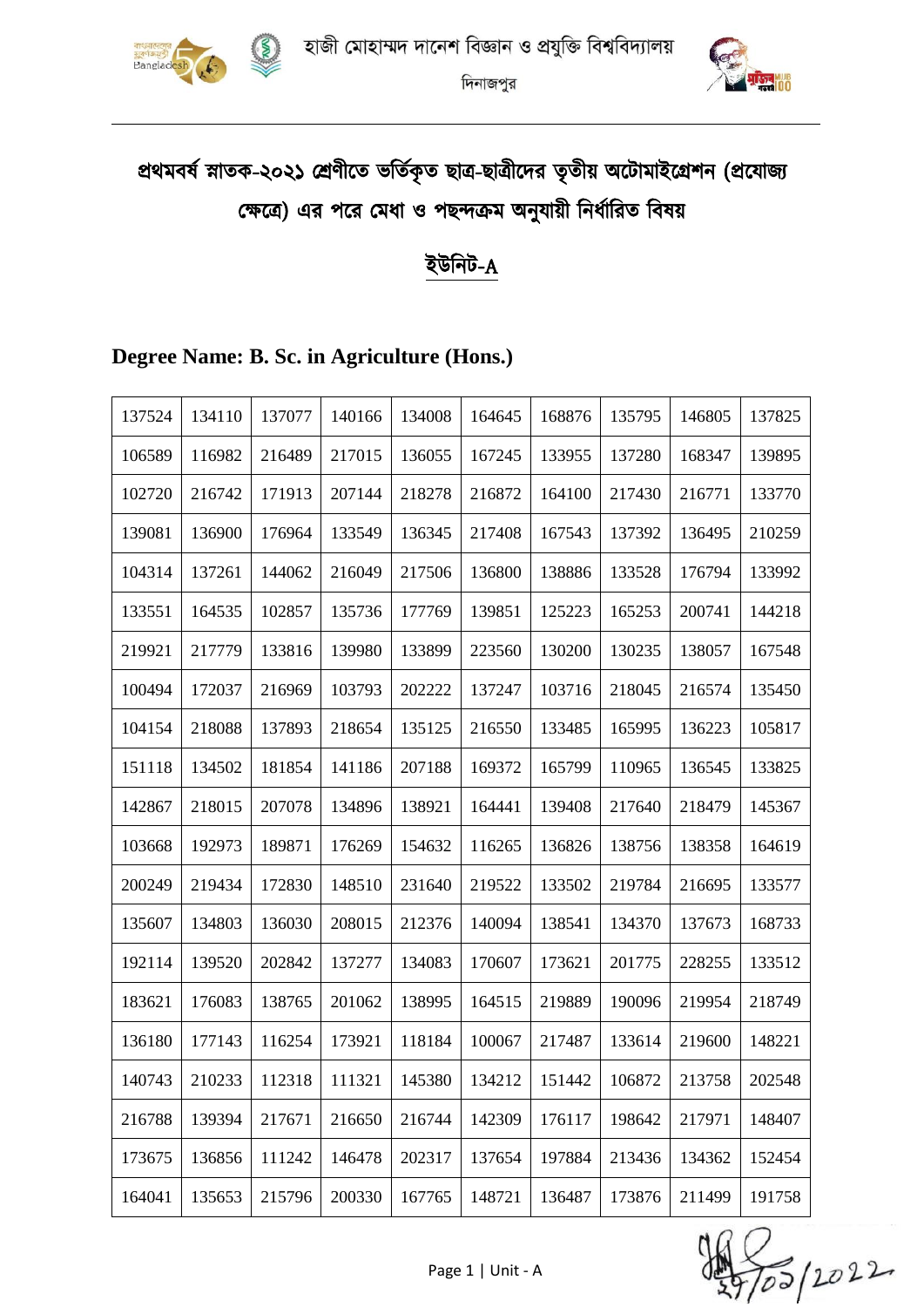





| 217202 | 216663  | 141100 | 135853 | 133753 | 165623 | 169559 | 181071 | 197280 | 164208 |
|--------|---------|--------|--------|--------|--------|--------|--------|--------|--------|
| 166384 | 216448  | 102135 | 219475 | 133504 | 219873 | 217206 | 139990 | 101040 | 217502 |
| 134816 | 100573  | 134642 | 133727 | 133767 | 107637 | 103664 | 169858 | 186008 | 136989 |
| 219552 | 200848  | 117817 | 201589 | 212393 | 133965 | 147761 | 207842 | 128833 | 108164 |
| 136265 | 219246  | 168029 | 156654 | 217295 | 134201 | 208436 | 126412 | 218042 | 102890 |
| 135633 | 177790  | 104660 | 168586 | 174237 | 138713 | 137181 | 111185 | 175202 | 231668 |
| 122277 | 168329  | 117304 | 102398 | 175417 | 164822 | 168407 | 219908 | 231365 | 140913 |
| 106784 | $= 281$ |        |        |        |        |        |        |        |        |

### Freedom Fighter Quota:

|  |                                                          |  | 103573   174190   111782   146956   176155   178181   200437   175460   218880   201440 |  |  |
|--|----------------------------------------------------------|--|-----------------------------------------------------------------------------------------|--|--|
|  | $103028$   147377   130337   217406   206629 $\equiv$ 15 |  |                                                                                         |  |  |

### Ward Quota:

| 134134 | $133678 = 02$ |  |
|--------|---------------|--|
|--------|---------------|--|

#### Tribal Quota:

| 139004 | $133879 = 02$ |  |
|--------|---------------|--|
|        |               |  |

)<br>To5 (2022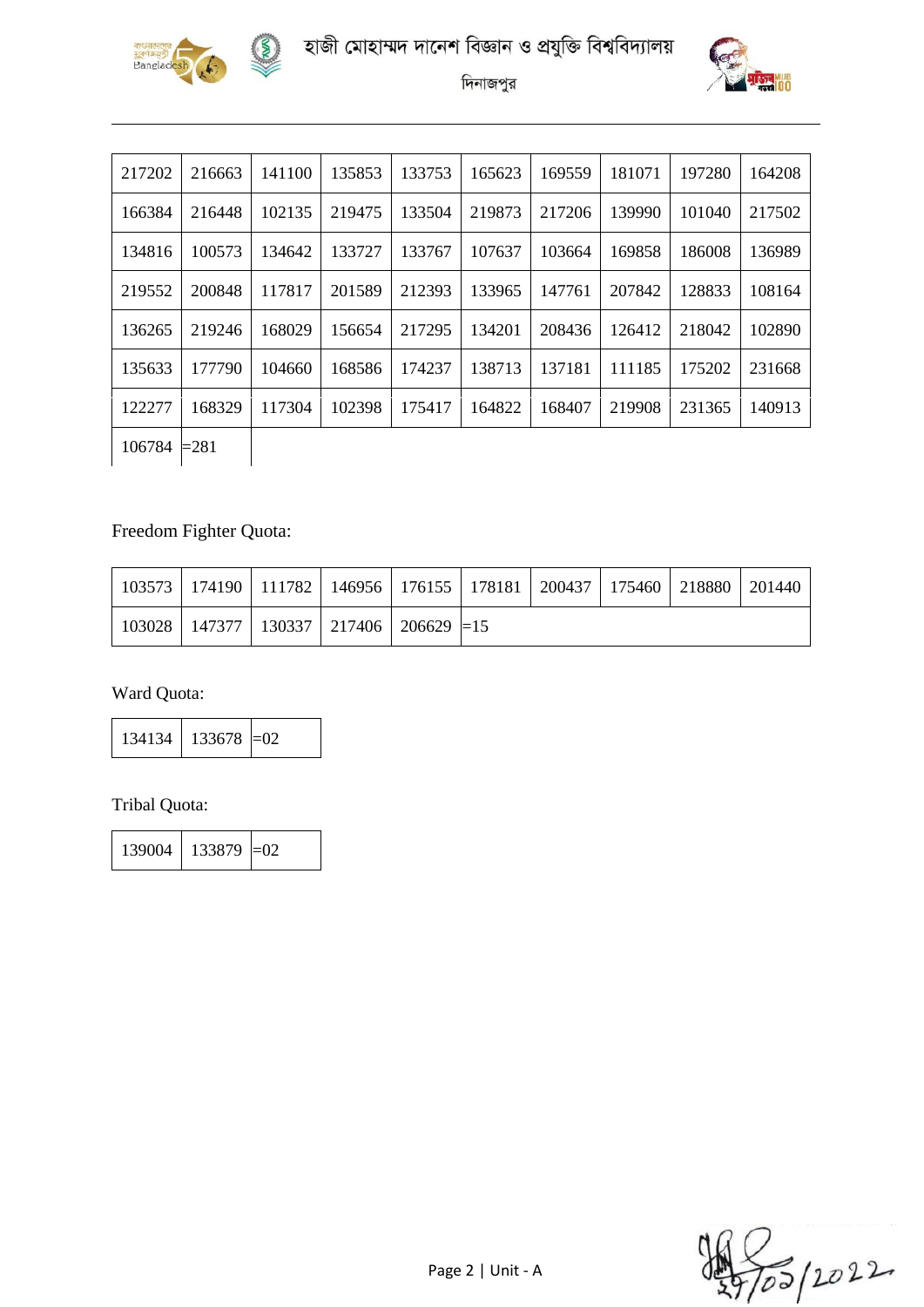





# **Degree Name: B. Sc. in Fisheries (Hons.)**

| 231288 | 134328 | 125186 | 104084 | 135123 | 140766 | 166178 | 142178 | 149615 | 167472 |
|--------|--------|--------|--------|--------|--------|--------|--------|--------|--------|
| 133719 | 165770 | 148531 | 197472 | 135906 | 133458 | 169521 | 216752 | 144832 | 134507 |
| 100585 | 218347 | 139683 | 217353 | 128279 | 217395 | 133974 | 134876 | 106416 | 207192 |
| 100106 | 142110 | 135855 | 137152 | 215003 | 217938 | 202444 | 213381 | 202229 | 143870 |
| 138999 | 198761 | 116002 | 106969 | 157905 | 129483 | 164833 | 228373 | 167418 | 134665 |
| 134395 | 128256 | 213962 | 219550 | 105427 | 218227 | 135373 | 105166 | 111377 | 216754 |
| 100844 | 134138 | 214863 | 217184 | 196968 | 127796 | 123216 | 173808 | 138241 | 201737 |
| 202236 | 139064 | 164381 | 102417 | 139720 | $=75$  |        |        |        |        |

### Freedom Fighter Quota:

| 198084   127719   215897   135238   = 04 |  |  |  |  |
|------------------------------------------|--|--|--|--|
|------------------------------------------|--|--|--|--|

### Ward Quota:

)<br>To5 (2022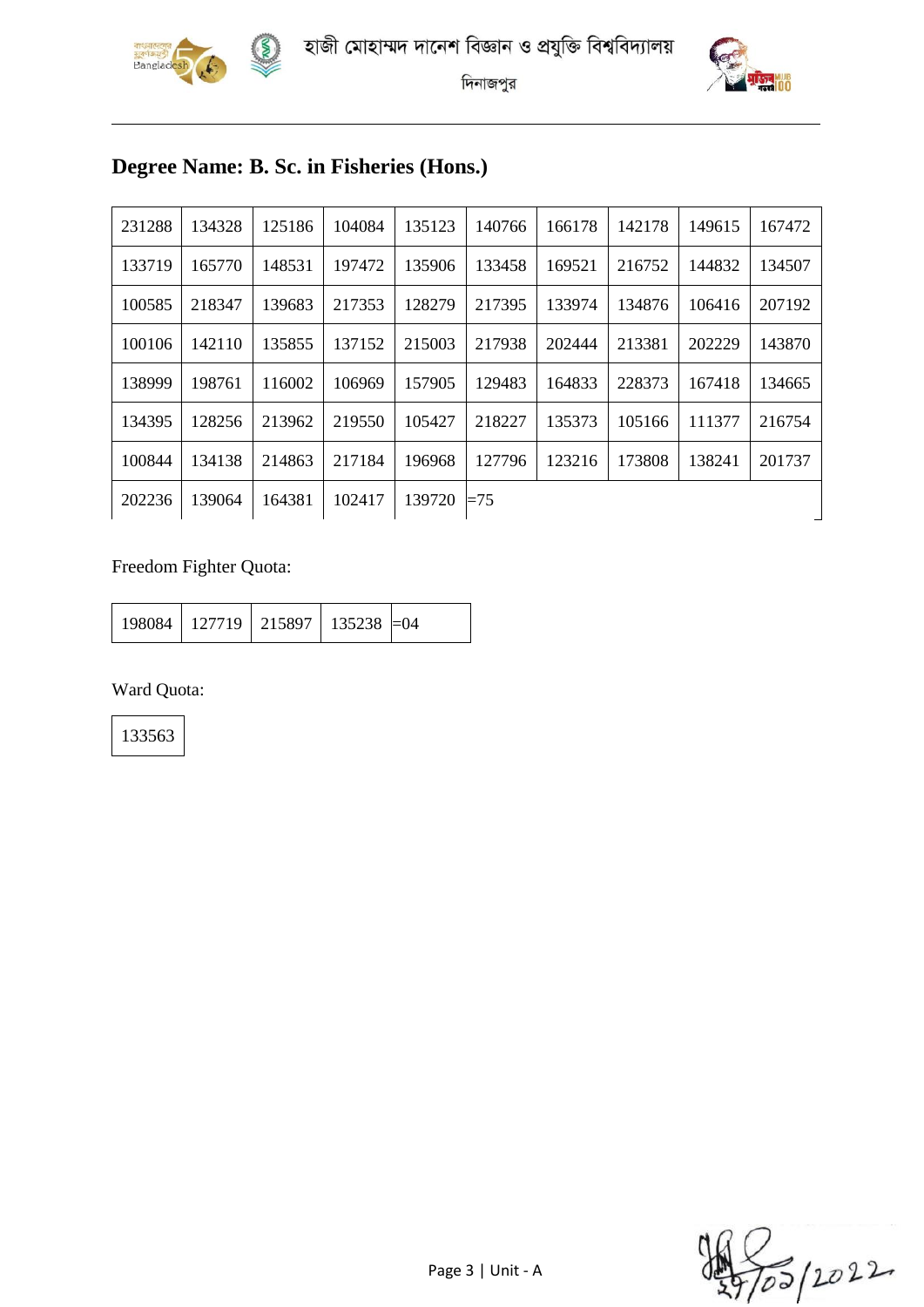

 $\left($ 





দিনাজপুর

# **Degree Name: Doctor of Veterinary Medicine**

| 227027 | 140319 | 201771 | 175560 | 106942 | 137231 | 176094 | 165893 | 215586 | 173390 |
|--------|--------|--------|--------|--------|--------|--------|--------|--------|--------|
| 169927 | 219664 | 172708 | 214331 | 106019 | 142384 | 213375 | 231422 | 202025 | 107232 |
| 169083 | 102416 | 140280 | 142253 | 123150 | 102931 | 137684 | 139282 | 116209 | 177478 |
| 109773 | 102746 | 148454 | 198120 | 201302 | 200675 | 113535 | 170484 | 136504 | 133788 |
| 138885 | 175686 | 135291 | 165693 | 115423 | 132797 | 109206 | 167937 | 105186 | 165235 |
| 139267 | 108117 | 214332 | 134765 | 133789 | 107712 | 206485 | 153661 | 103304 | 200476 |
| 171928 | 148475 | 175652 | 219190 | 206134 | 104162 | 139894 | 136755 | 109592 | 204360 |
| 109096 | 106675 | 148504 | 139099 | $=74$  |        |        |        |        |        |

### Freedom Fighter Quota:

| $\mid$ 217521   144089   160903   109127   $=$ 04 |  |  |  |  |
|---------------------------------------------------|--|--|--|--|
|---------------------------------------------------|--|--|--|--|

Ward Quota:

133586

Tribal Quota:

)<br>To5 (2022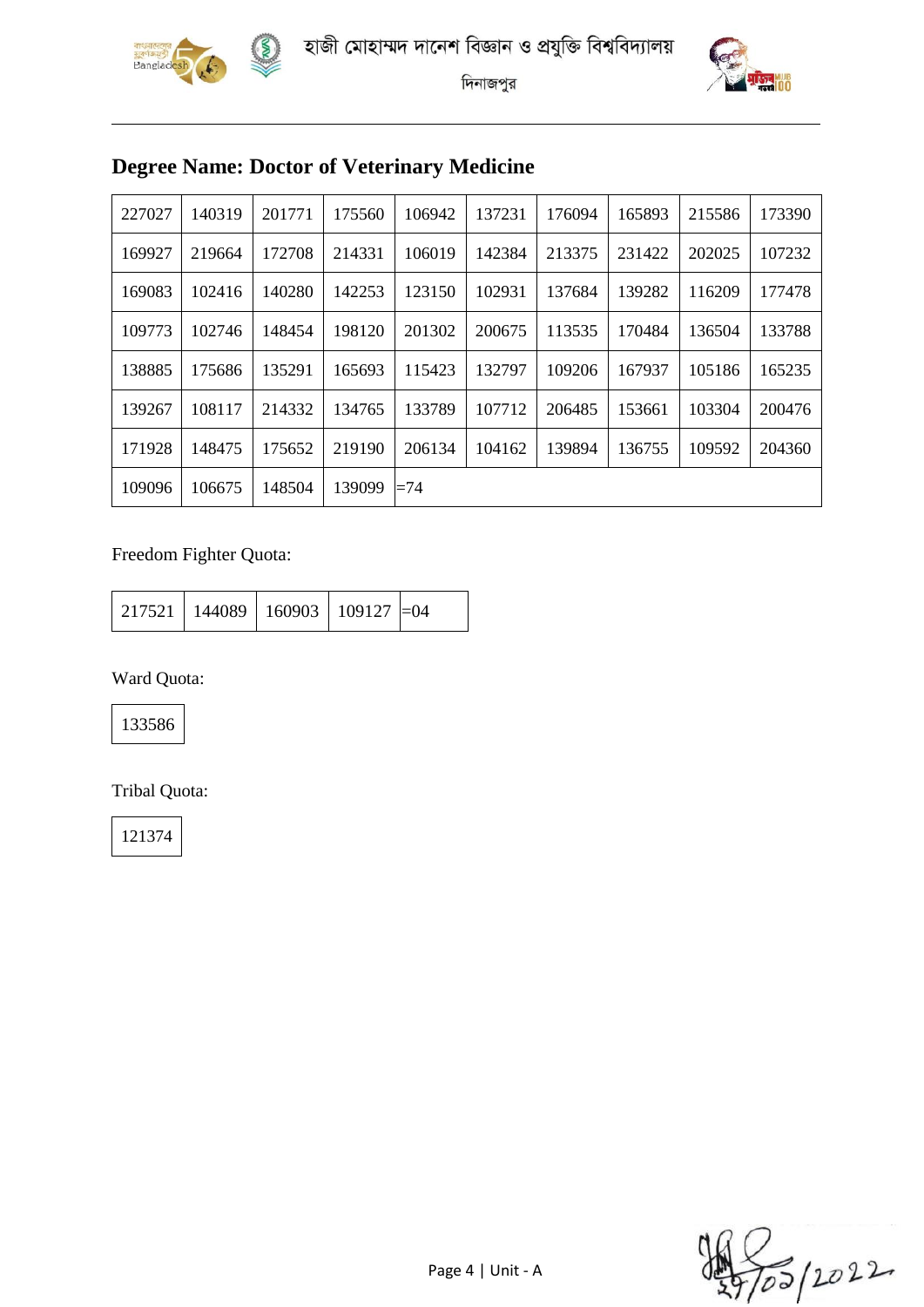



### **Degree Name: B.Sc. (Engineering) in Computer Science and Engineering**

| 133526 | 166217 | 139993 | 199705 | 200361 | 134006 | 100239      | 173925 | 146216 | 119745 |
|--------|--------|--------|--------|--------|--------|-------------|--------|--------|--------|
| 136155 | 133533 | 104401 | 102004 | 167102 | 188882 | 110897      | 133532 | 200428 | 136161 |
| 113268 | 165470 | 132105 | 176040 | 103309 | 173006 | 136053      | 133340 | 148372 | 167777 |
| 198897 | 167972 | 133956 | 210132 | 175654 | 136229 | 105489      | 159257 | 106783 | 172439 |
| 125218 | 199146 | 175111 | 143436 | 200141 | 119997 | 197632      | 138675 | 135985 | 105578 |
| 172868 | 101998 | 212086 | 102596 | 127579 | 144792 | $\equiv 56$ |        |        |        |

Freedom Fighter Quota:

| $23857$   203559   143944 $=$ 03 |  |  |
|----------------------------------|--|--|
|----------------------------------|--|--|

Tribal Quota:

105005

#### **Degree Name: B.Sc. (Engineering) in Electronics and Communication Engineering**

| 134488 | 177849 | 108960 | 111012 | 131847 | 110813 | 136288      | 213366 | 161200 | 208349 |
|--------|--------|--------|--------|--------|--------|-------------|--------|--------|--------|
| 120377 | 219366 | 218267 | 158866 | 133853 | 117960 | 138856      | 176470 | 120736 | 183239 |
| 175374 | 190150 | 173864 | 116338 | 132628 | 226003 | 163068      | 134004 | 135639 | 135828 |
| 132698 | 197106 | 115135 | 106813 | 212699 | 190821 | 146646      | 206026 | 102697 | 106883 |
| 138585 | 134442 | 148604 | 103965 | 201071 | 201802 | 116357      | 216907 | 102535 | 135326 |
| 166556 | 135645 | 129482 | 104409 | 163169 | 192341 | $\equiv 56$ |        |        |        |

Freedom Fighter Quota:

166348 110459 196957 = 03

Tribal Quota:

7<br>105 | 2022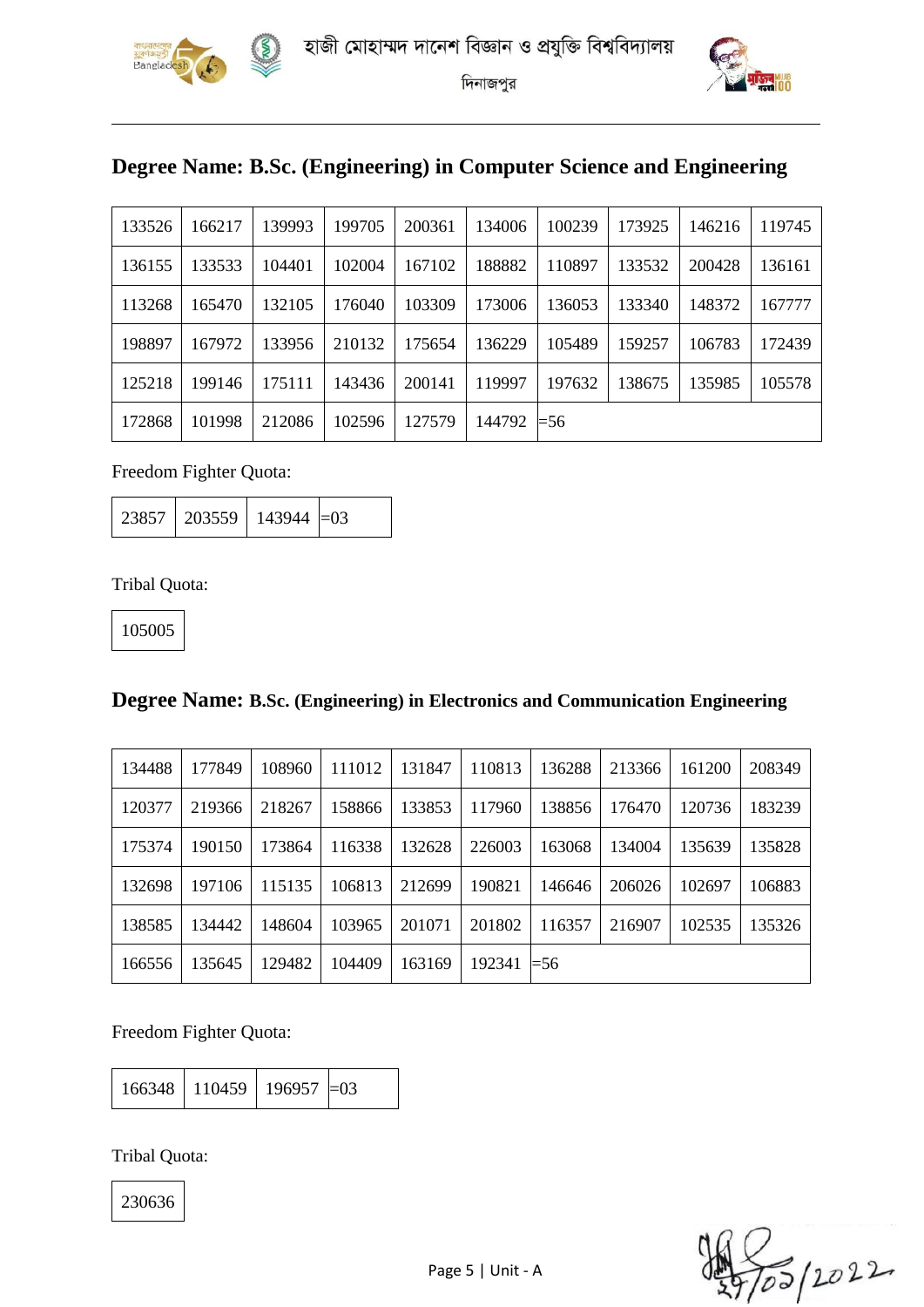



# **Degree Name: B.Sc. (Engineering) in Electrical and Electronic Engineering**

| 201871 | 191662 | 167795 | 226557 | 146255 | 197257      | 213011 | 114368 | 217146 | 190108 |
|--------|--------|--------|--------|--------|-------------|--------|--------|--------|--------|
| 206494 | 145998 | 218677 | 158707 | 208074 | 104184      | 137435 | 130602 | 188709 | 148262 |
| 169127 | 218122 | 208198 | 138043 | 134681 | 107378      | 166022 | 164497 | 111303 | 147018 |
| 176394 | 106069 | 201077 | 137474 | 195590 | 146935      | 224203 | 158051 | 161161 | 147512 |
| 104217 | 163432 | 219348 | 189342 | 136198 | 175010      | 109354 | 104158 | 122159 | 112925 |
| 172889 | 135728 | 200989 | 106683 | 113858 | $\equiv 55$ |        |        |        |        |

### Freedom Fighter Quota:

|  | $191399$   228435   114414 $=$ 03 |  |  |
|--|-----------------------------------|--|--|
|--|-----------------------------------|--|--|

Ward Quota:

Tribal Quota:

### **Degree Name: B.Sc. in Food and Process Engineering**

| 102885 | 138028 | 143826 | 164524 | 133601 | 168907 | 136743 | 181832 | 147403 | 176177 |
|--------|--------|--------|--------|--------|--------|--------|--------|--------|--------|
| 137004 | 136406 | 107632 | 106361 | 216532 | 177697 | 112198 | 191436 | 199659 | 146781 |
| 226083 | 147433 | 137222 | 137167 | 213420 | 164931 | 133856 | 218661 | 218072 | 106862 |
| 146472 | 214251 | 137111 | 136477 | 139207 | 200069 | 134379 | 136606 | 141238 | 153879 |
| 217626 | 218451 | 203177 | 137078 | 218616 | 168675 | 106965 | 217493 | 201417 | 130685 |
| 176554 | 113334 | 136377 | 117268 | 136775 | 196953 | 201917 | $=57$  |        |        |

Freedom Fighter Quota:

| $167363$   146005   215596   $=03$ |  |
|------------------------------------|--|

)<br>To5 | 2022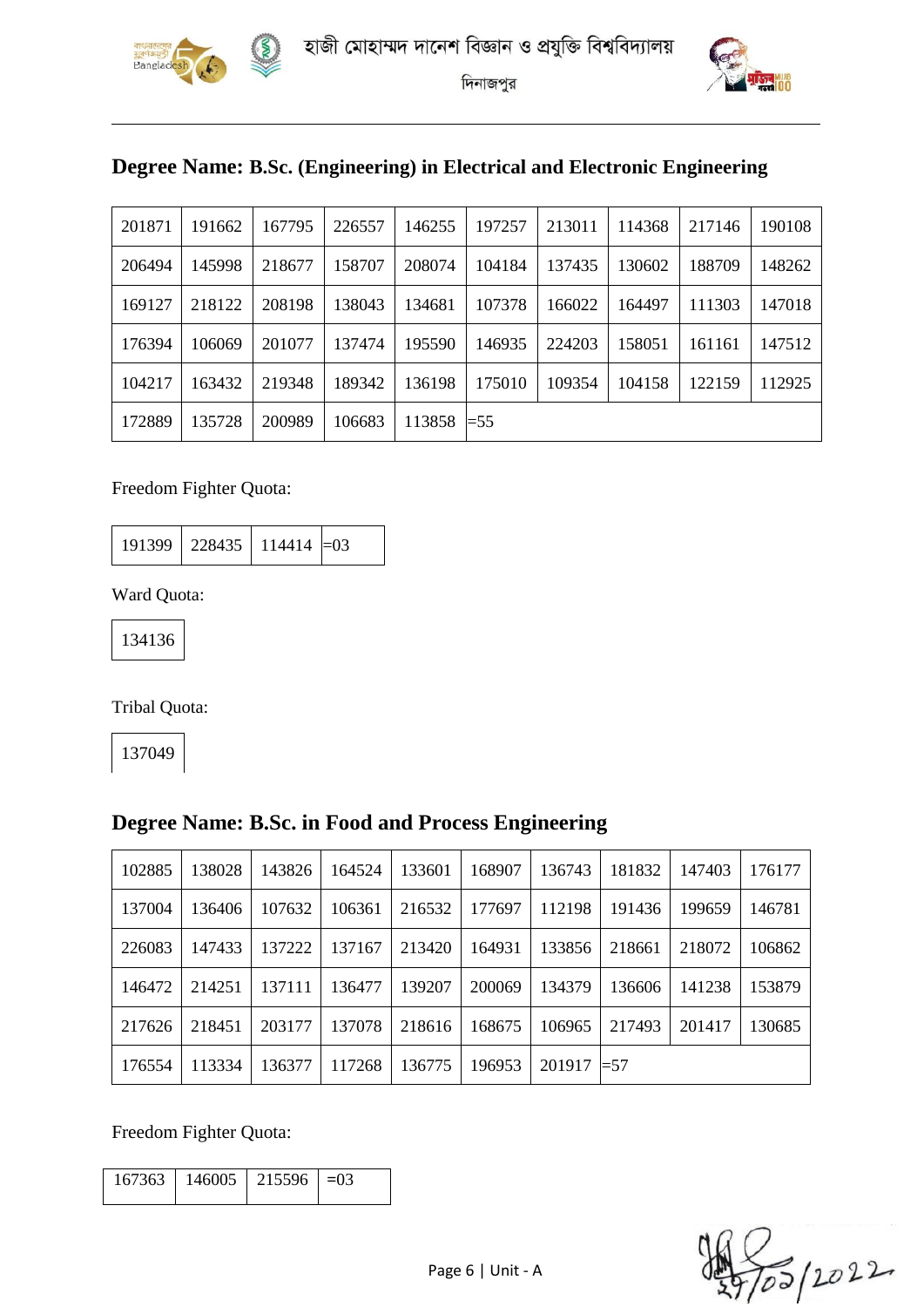



# **Degree Name: B. Sc. in Agricultural Engineering**

| 140286 | 218375 | 137773 | 216482 | 214553 | 134728 | 214602 | 135935 | 196897 | 133399 |  |
|--------|--------|--------|--------|--------|--------|--------|--------|--------|--------|--|
| 140730 | 102584 | 133948 | 100812 | 138816 | 131134 | 105991 | 129348 | 229127 | 216962 |  |
| 169884 | 158032 | 139791 | 112926 | 202656 | 110982 | 132764 | 197251 | 157255 | 165455 |  |
| 136208 | 139445 | 114688 | 147649 | 196557 | 219429 | 215701 | 133492 | 142212 | 107452 |  |
| 137379 | 145915 | 118438 | 118066 | 192274 | 116687 | 169171 | 183388 | 215732 | 213079 |  |
| 169215 | 108487 | 112172 | 104195 | 140196 | 206110 | $=$ 56 |        |        |        |  |

### Freedom Fighter Quota:

| 213447 | 110729   142790 $\approx$ |  |  |
|--------|---------------------------|--|--|
|--------|---------------------------|--|--|

Tribal Quota:

230555

### **Degree Name: B. Sc. in Civil Engineering**

| 173099 | 140283 | 110904 | 168643 | 107766 | 120822 | 205850             | 134618 | 133014 | 106085 |
|--------|--------|--------|--------|--------|--------|--------------------|--------|--------|--------|
| 197918 | 210995 | 140044 | 157427 | 169844 | 217494 | 169157             | 135761 | 171338 | 184404 |
| 200787 | 146337 | 201412 | 147434 | 216876 | 225356 | 145210             | 101266 | 114262 | 135863 |
| 192796 | 151206 | 201010 | 222185 | 153755 | 145747 | 100945             | 128339 | 111515 | 188332 |
| 103177 | 210391 | 184881 | 113511 | 116967 | 175159 | $115492 \equiv 47$ |        |        |        |

#### Freedom Fighter Quota:

 $172543$  120115 = 02

Tribal Quota:

7<br>105 | 2022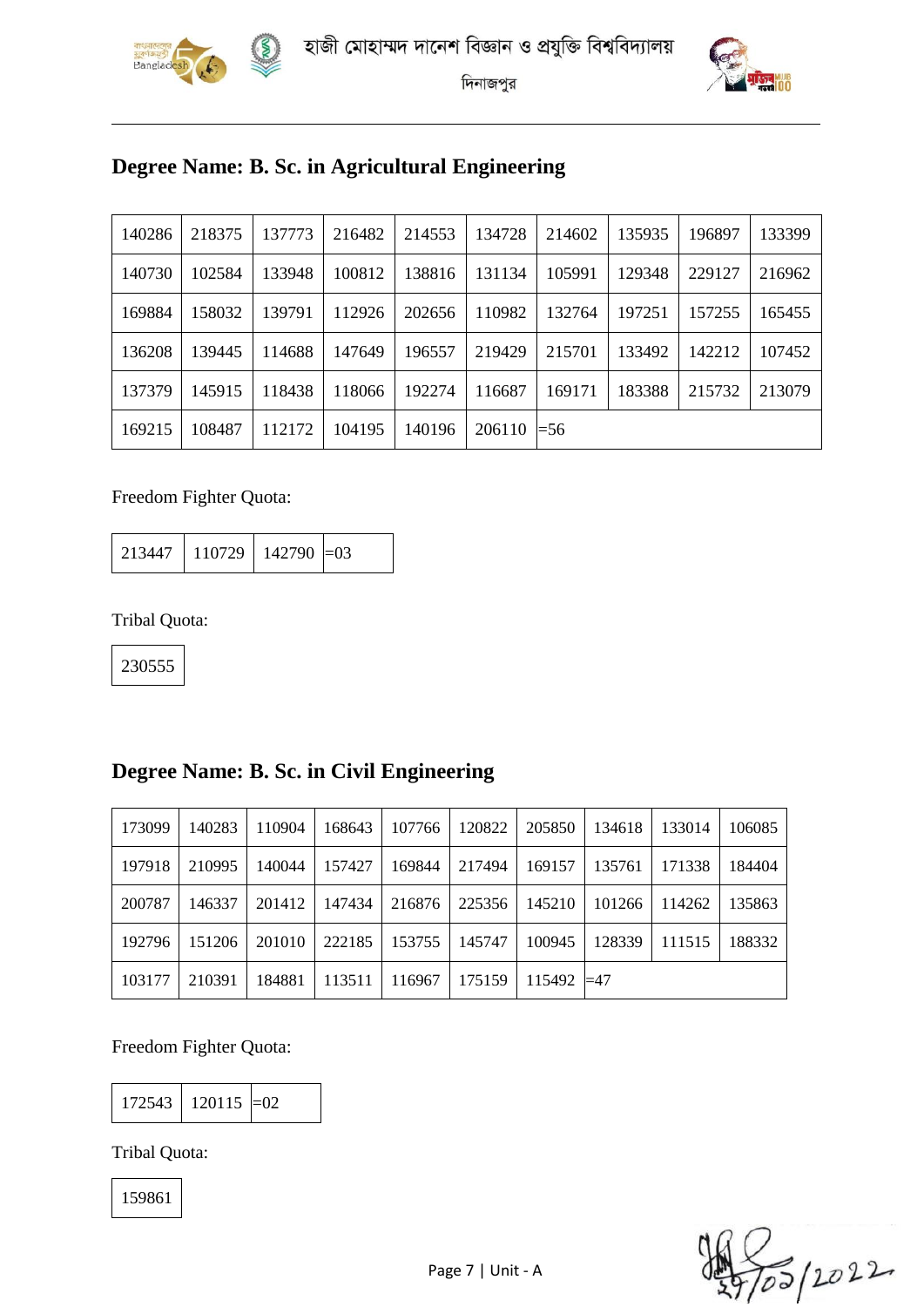



# **Degree Name: B. Sc. in Mechanical Engineering**

| 161603 | 120046 | 207370 | 160235 | 139949 | 114497 | 139557 | 172883        | 144738 | 176916 |
|--------|--------|--------|--------|--------|--------|--------|---------------|--------|--------|
| 162002 | 144879 | 202785 | 106093 | 133169 | 148819 | 143160 | 210164        | 181311 | 175183 |
| 143947 | 163654 | 135706 | 215878 | 169048 | 202830 | 114496 | 173077        | 218765 | 198406 |
| 137161 | 143952 | 135251 | 136591 | 192664 | 104586 | 123102 | 154594        | 191035 | 143600 |
| 137958 | 180399 | 207146 | 104576 | 139208 | 148690 | 140825 | $135319$ = 48 |        |        |

### Freedom Fighter Quota:

| 181480 | $179745 \neq 02$ |  |
|--------|------------------|--|
|--------|------------------|--|

| 199758 | 134449 | 172671 | 109863 | 165241 | 110213 | 125400 | 133228 | 137065 | 216359 |
|--------|--------|--------|--------|--------|--------|--------|--------|--------|--------|
| 136302 | 140425 | 218912 | 216530 | 107721 | 118604 | 217553 | 165014 | 213383 | 201496 |
| 146829 | 179190 | 202515 | 175569 | 208267 | 164269 | 216890 | 112829 | 139929 | 171693 |
| 137347 | 106299 | 153784 | 217116 | 217246 | 214146 | 217902 | 208805 | 166163 | 135784 |
| 155599 | 109920 | 134245 | 101409 | 145396 | 172992 | 217478 | 123317 | 131372 | 196268 |
| 176808 | 148770 | 131904 | 192896 | 216277 | 200337 | 216789 | 142395 | 134232 | 231351 |
| 167978 | 164569 | 173447 | 190259 | 135786 | 147551 | 137327 | 148586 | 143206 | 173863 |
| 135175 | $=71$  |        |        |        |        |        |        |        |        |

# **Degree Name: B.Sc. (Hons.) in Chemistry**

Freedom Fighter Quota:

| $128590$   110695   135357   214076 $\equiv$ 04 |
|-------------------------------------------------|
|-------------------------------------------------|

)<br>To5 (2022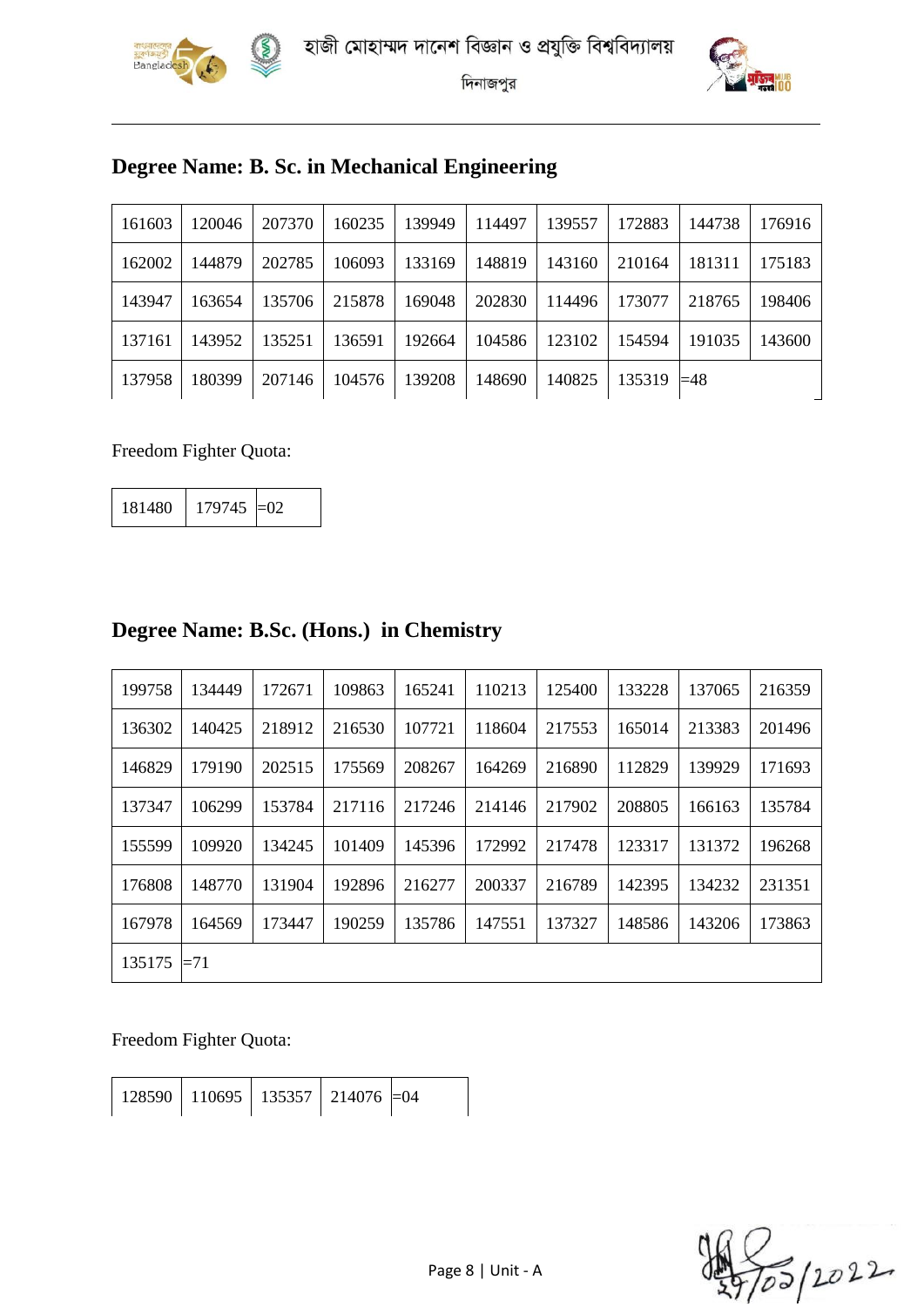





# **Degree Name: B.Sc. (Hons.) in Physics**

| 199868 | 202564 | 217724 | 199380 | 218354 | 147388 | 218065 | 134806 | 134596 | 172450 |
|--------|--------|--------|--------|--------|--------|--------|--------|--------|--------|
| 215533 | 216265 | 119036 | 135019 | 148841 | 152370 | 219560 | 217060 | 134356 | 218989 |
| 176994 | 226786 | 215649 | 216040 | 135580 | 135437 | 146068 | 142619 | 140021 | 165278 |
| 116602 | 172039 | 215383 | 164614 | 166244 | 217007 | 166333 | 138821 | 110033 | 136243 |
| 217996 | 158544 | 104673 | 202791 | 139486 | 139968 | 218195 | 171252 | 155718 | 167246 |
| 139019 | 104891 | 219544 | 219905 | 146438 | 134846 | 137250 | 136045 | 137710 | 133972 |
| 136102 | 134120 | $=62$  |        |        |        |        |        |        |        |

Freedom Fighter Quota:

| 133639   200487   208076   143506   =04 |  |  |
|-----------------------------------------|--|--|
|                                         |  |  |

### **Degree Name: B.Sc. (Hons.) in Mathematics**

|                                                                            |  |  |  | 173412   137880   169977   153600   154447   141221   198142   104592   216998   208570 |  |
|----------------------------------------------------------------------------|--|--|--|-----------------------------------------------------------------------------------------|--|
|                                                                            |  |  |  | 135449   117097   198623   144826   139574   203131   140631   103320   136175   134915 |  |
| 219061   137786   148737   136712   132303   117948   139546   144508  =28 |  |  |  |                                                                                         |  |

Freedom Fighter Quota: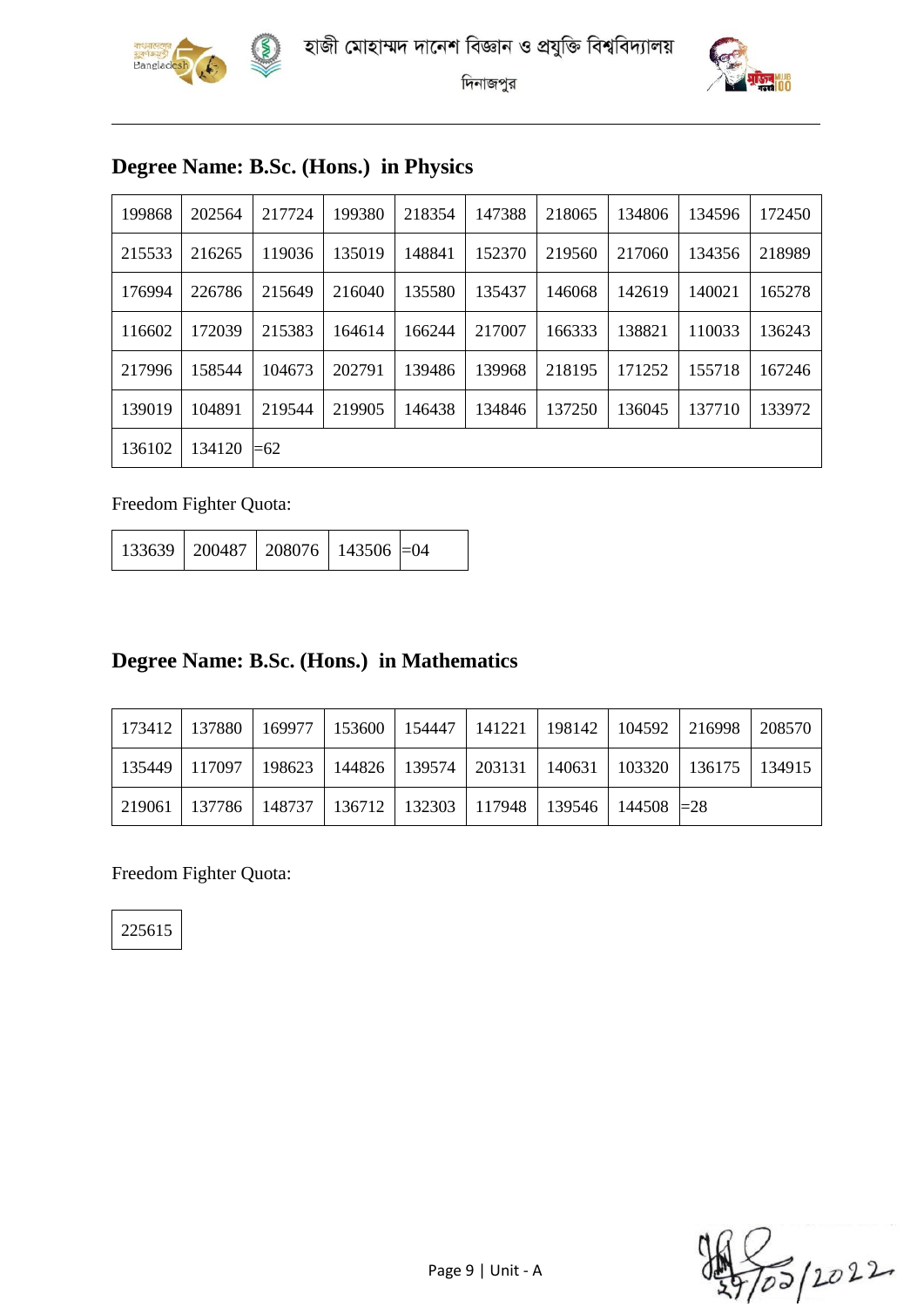



# **Degree Name: B.Sc. (Hons.) in Statistics**

| 136369 | 135410 | 182537 | 122956 | 133711      | 134357 | 215666 | 217910 | 200969 | 225685 |
|--------|--------|--------|--------|-------------|--------|--------|--------|--------|--------|
| 135946 | 101527 | 211038 | 133647 | 191442      | 136386 | 139376 | 217829 | 134074 | 180556 |
| 172419 | 139425 | 133459 | 156055 | 134636      | 145892 | 218950 | 137669 | 134314 | 113492 |
| 218732 | 178127 | 177210 | 201437 | 172130      | 176170 | 189589 | 133674 | 134656 | 133464 |
| 216925 | 134051 | 105240 | 137305 | $\equiv$ 44 |        |        |        |        |        |

#### Freedom Fighter Quota:

133832 175272 =02